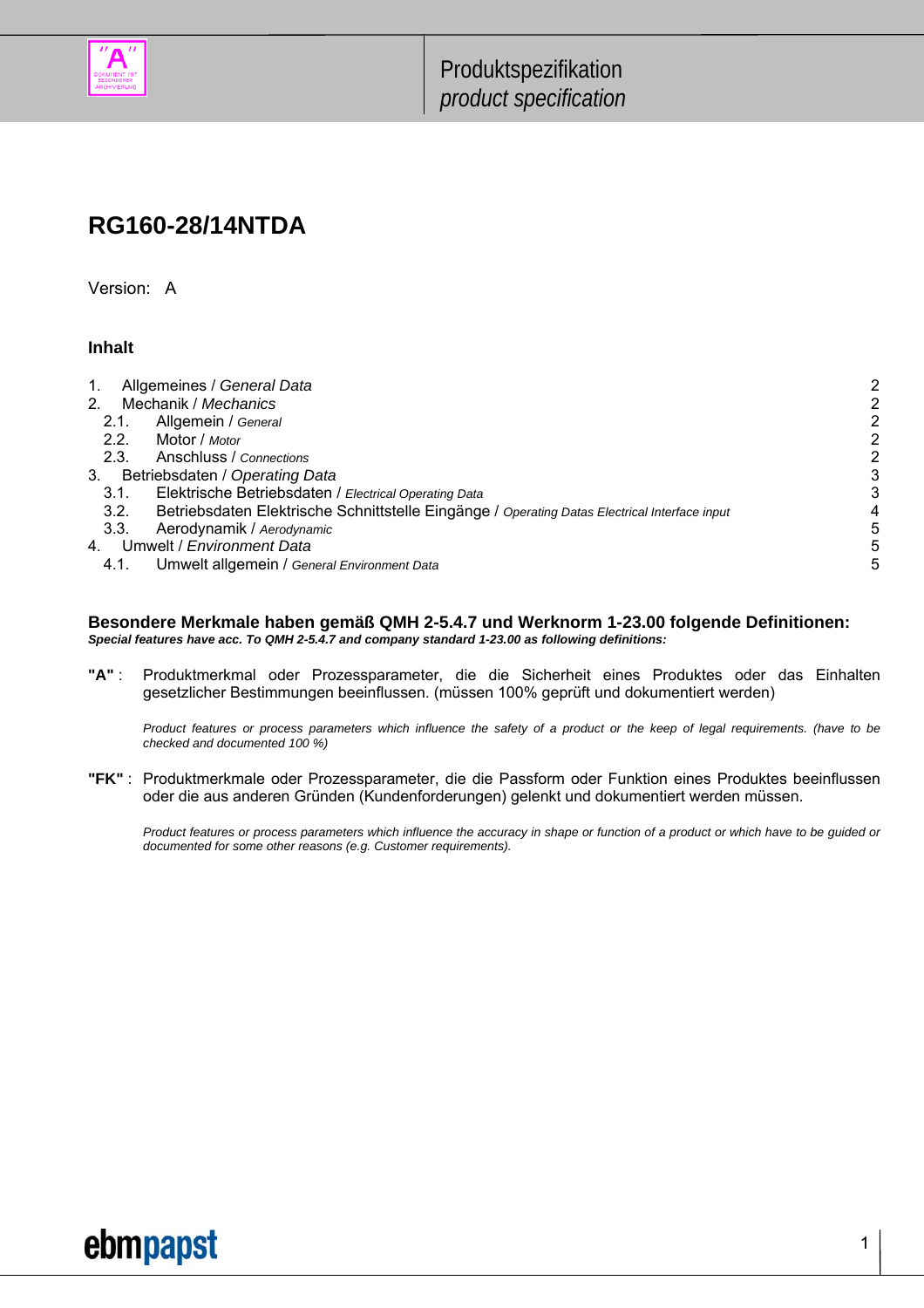

### **1. Allgemeines /** *General Data*

| Lüfterart                             | RG / Blower               |    |
|---------------------------------------|---------------------------|----|
| Fan Type                              |                           |    |
| Drehrichtung auf Rotor gesehen        | links / ccw               | FK |
| Rotational direction looking at rotor |                           |    |
| Förderrichtung                        | Axial-Radial              | FK |
| Air direction                         |                           |    |
| Lagerung                              | Kugellager / Ball bearing |    |
| Bearing system                        |                           |    |
| Einbaulage                            | beliebig / any            |    |
| <b>Mounting position</b>              |                           |    |

#### **2. Mechanik /** *Mechanics*

#### **2.1. Allgemein /** *General*

| <b>Breite</b><br>Width                  | 220,0 mm             |  |
|-----------------------------------------|----------------------|--|
| Höhe<br>Heigh                           | 220,0 mm             |  |
| <b>Tiefe</b><br>Depth                   | 56,0 mm              |  |
| Gewicht<br>Weigth                       | 1,400 kg             |  |
| Gehäusewerkstoff<br>Housing material    | Kombiniert / Mixed   |  |
| Flügelradwerkstoff<br>Impeller material | Kunststoff / Plastic |  |

#### **2.2. Motor /** *Motor*

| <b>Bauart Motor</b><br>Type of motor            | EC Aussenl. / EC ext. rotor  |  |
|-------------------------------------------------|------------------------------|--|
| Durchmesser Schnitt<br>Diameter of the motor    | 54,0 mm                      |  |
| Höhe Schnitt<br>Height of the motor             | 14,0 mm                      |  |
| Phasenzahl<br>Amount of phases                  |                              |  |
| <b>Betriebsart</b><br>Kind of operation         | Dauerbetr. / Continuous duty |  |
| Isolierstoffklasse<br>Insulation material class | Е                            |  |

#### **2.3. Anschluss /** *Connections*

| <b>Elektrischer Anschluss</b><br>Electrical junction            | Einzellitzen / wires              |  |
|-----------------------------------------------------------------|-----------------------------------|--|
| Leitungslänge<br>Length of wire<br>Toleranz<br>Tolerance        | 325 mm<br>$+ - 10,0$ mm           |  |
| Schlauchlänge<br>Length of hose<br>Toleranz<br><b>Tolerance</b> | $25 \, \text{mm}$<br>$+ - 5,0$ mm |  |
| Litzenquerschnitt<br>Conductor cross section                    | <b>AWG 22</b>                     |  |
| Isolationsdurchmesser<br>Isolation diameter                     | 1,70 mm                           |  |

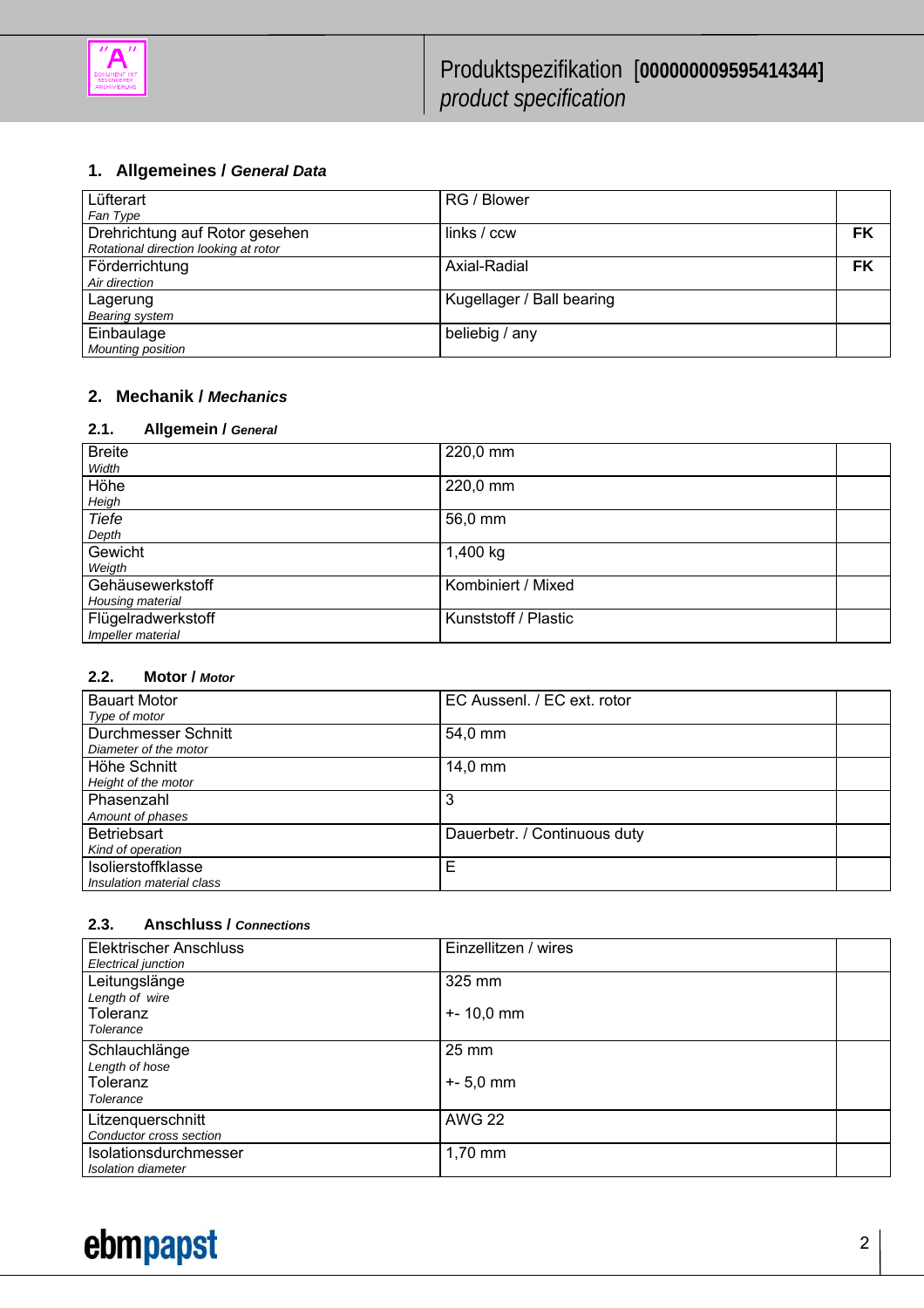



#### **3. Betriebsdaten /** *Operating Data*

#### **3.1. Elektrische Betriebsdaten /** *Electrical Operating Data*

Messbedingungen: Normalluftdichte=1.2 kg/m<sup>3</sup>; Tu=23 °C +/-3 °C; Motorachse waagerecht; Einlaufzeit bei jeder Einstellung 5 Min. (wenn nicht anders spezifiziert)<br>Measurement terms: Mormal air density = 1.2 kg/m<sup>3</sup>; Temperature 23 °C +/-3°C; Motor axis horizontal; Run tir *Mormal air density = 1.2 kg/m<sup>3</sup>; Temperature 23 °C +/-3°C; Motor axis horizontal; Run time before measuring 5 minutes (when no other spec. is valid)* 

 ∆p = 0: entspricht freiblasend (siehe Punkt 3.3) / *corresp. to free air operation (see section 3.3)* I: entspricht arithm. Strommittelwert / *corresp. to arithm. mean current value*

**CTRL** 

10 VDC

|                                                                             |                                           | טש עו           |                                   |                               |                                    |
|-----------------------------------------------------------------------------|-------------------------------------------|-----------------|-----------------------------------|-------------------------------|------------------------------------|
| <b>Merkmal</b><br>Feature                                                   | <b>Bedingung</b><br><b>Operation term</b> | Symb.<br>Symbol |                                   | Werte<br><b>Values</b>        |                                    |
| Spannungsbereich<br>Voltage range                                           | $\Delta p = 0$                            |                 | 16,0 V                            |                               | 28,0 V                             |
| Nennspannung<br>Nominal voltage                                             | $\Delta p = 0$                            | $U_N$           |                                   | 24,0 V                        |                                    |
| Leistungsaufnahme<br>Power consumption<br>Toleranz<br><b>Tolerance</b>      | $\Delta p = 0$                            | P               | 56,0 W<br>$+ - 15.0 %$            | 63,6 W<br>$+ - 15.0 %$        | 64,4 W<br>$+ - 15.0 \%$            |
| Stromaufnahme<br><b>Current consumption</b><br>Toleranz<br><b>Tolerance</b> | $\Delta p = 0$                            |                 | $3.500 \text{ mA}$<br>$+ - 15,0%$ | 2.650 mA $*$ )<br>$+ - 15,0%$ | $2.300 \text{ mA}$<br>$+ - 15.0 %$ |
| Drehzahl<br>Speed<br>Toleranz<br>Tolerance                                  | $\Delta p = 0$                            | n               | 4.000 1/min<br>$+ - 7,5%$         | 4.200 1/min *)<br>$+ - 7,5%$  | 4.200 1/min<br>$+ - 7,5%$          |

\*) Achtung: Gekennzeichnete Daten sind **"FK"** Merkmale

*\*) Attention: Marked values are "FK" features* 

Im Lüfter ist eine zusätzliche Unter- bzw. Überspannungsüberwachung vorgesehen. Diese schaltet die Endstufe und damit den Ventilator ab, d. h. bei U<= 14 VDC bzw. U>= 34 VDC ist n = 0 1/min.

*At the fan is an additionally under- respectively overvoltage control earmarked. This turns the output stage and the fan off, i. e. at U<= 14 VDC respectively U>=34 VDC is n = 0 1/min.* 



3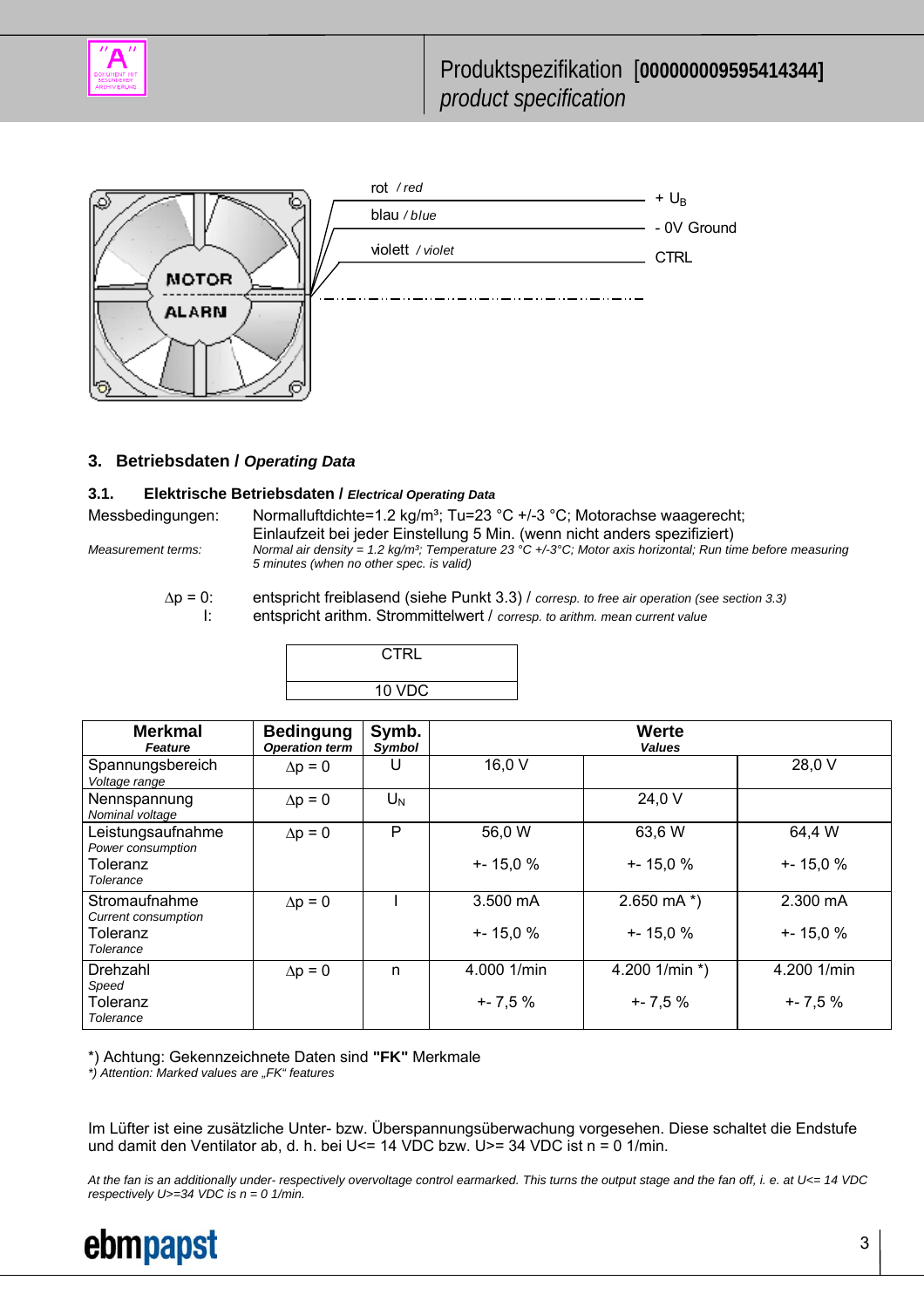

#### **3.2. Betriebsdaten Elektrische Schnittstelle Eingänge /** *Operating Datas Electrical Interface input*



Messbedingungen: Normalluftdichte=1.2 kg/m<sup>3</sup>; Tu=23 °C +/-3 °C; Motorachse waagerecht; Einlaufzeit bei jeder Einstellung 5 Min. (wenn nicht anders spezifiziert)<br>Measurement terms: Normal air density = 1.2 kg/m<sup>3</sup>; Temperature 23 °C +/-3°C; Motor axis horizontal; Run tir *Mormal air density = 1.2 kg/m<sup>3</sup>; Temperature 23 °C +/-3°C; Motor axis horizontal; Run time before measuring 5 minutes (when no other spec. is valid)* 

 ∆p = 0: entspricht freiblasend (siehe Punkt 3.3) / *corresp. to free air operation (see section 3.3)* I: entspricht arithm. Strommittelwert / *corresp. to arithm. mean current value*

| Sollwerteingang                                                 |            |            |                 |
|-----------------------------------------------------------------|------------|------------|-----------------|
| Control input / CTRL voltage                                    | 0V         | 5V         | 10 <sub>V</sub> |
| Stromaufnahme @ U <sub>Nenn</sub><br><b>Current consumption</b> | 26 mA      | 560 mA     | 2650 mA*)       |
| Toleranz / Tolerance                                            | +- 15%     | +- 15%     | +- 15%          |
| Drehzahl $@$ U <sub>Nenn</sub><br>Speed                         | $0.1$ /min | 2450 1/min | 4200 1/min*)    |
| Toleranz / Tolerance                                            | +-7,5%     | +-7,5%     | $+ - 7,5%$      |
| Stromaufnahme @ U <sub>Max</sub><br><b>Current consumption</b>  | 30 mA      | 500 mA     | 2300 mA*)       |
| Toleranz / Tolerance                                            | +- 15%     | +- 15%     | +- 15%          |
| Drehzahl $@$ U <sub>Max</sub><br>Speed                          | $0.1$ /min | 2450 1/min | 4200 1/min*)    |
| Toleranz / Tolerance                                            | $+ -7,5%$  | $+ -7,5%$  | $+ - 7,5%$      |
| Stromaufnahme @ U <sub>Min</sub><br><b>Current consumption</b>  | 26 mA      | 840 mA     | 3500 mA*)       |
| Toleranz / Tolerance                                            | +- 15%     | +- 15%     | $+ - 15%$       |
| Drehzahl @ U <sub>Min</sub><br>Speed                            | $0.1$ /min | 2450 1/min | 4000 1/min*)    |
| Toleranz / Tolerance                                            | $+ -7.5%$  | $+ -7.5%$  | $+ - 7.5%$      |

# ebmpapst